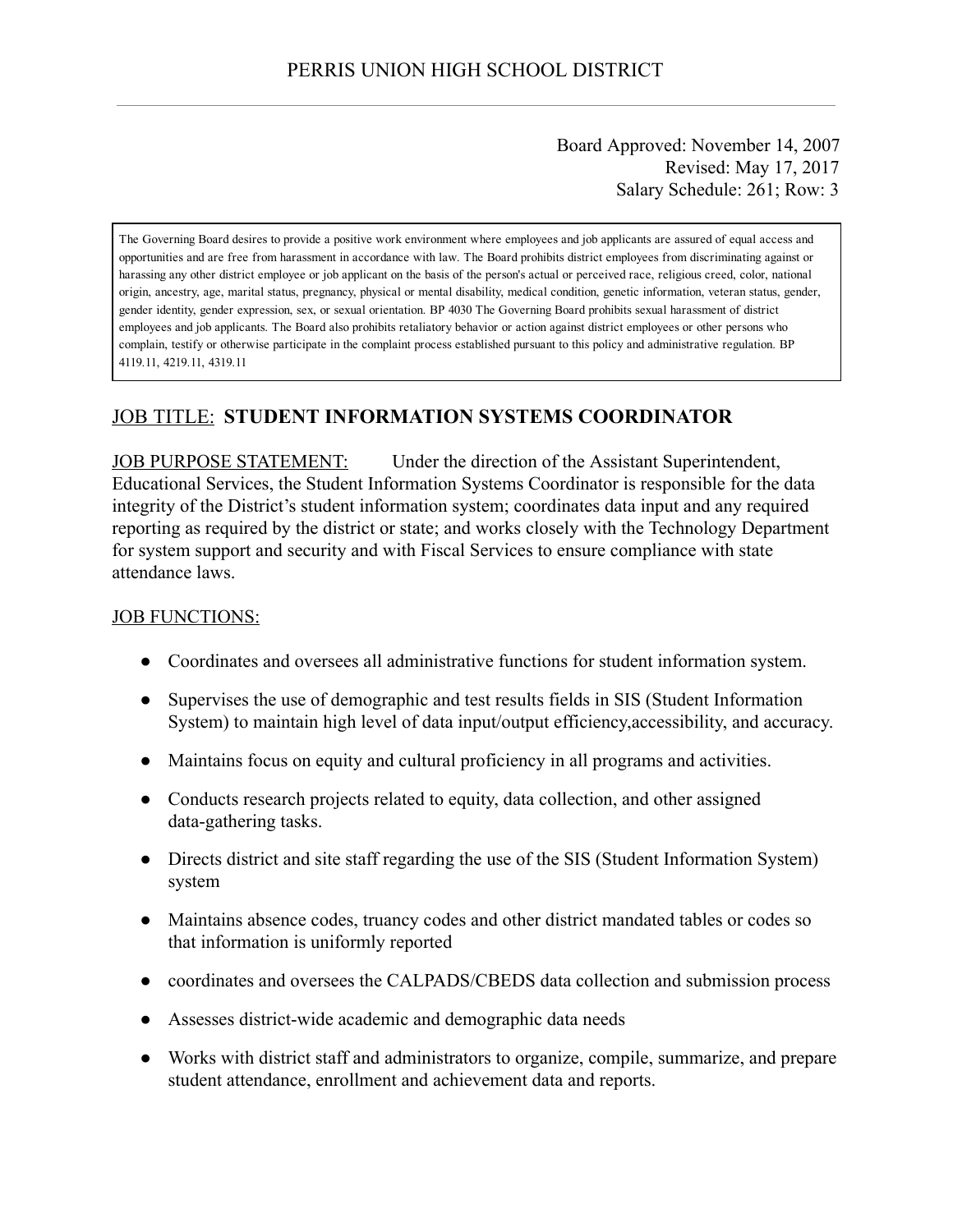## JOB TITLE: STUDENT INFORMATION SYSTEMS COORDINATOR Page 2 of 4

#### JOB FUNCTIONS - continued:

- Establishes and coordinates district-wide uniform data collection processes based on database capabilities, and current and future reporting needs/requirements of local, state, and federal programs including Special Education, accountability requirements, and categorical program reporting requirements
- Establishes, implements, and documents district-wide uniform database data entry parameters/guidelines based on pre-designed database structure (Student Information System)
- Develops and maintains statistical data collection, storage, and reporting processes/systems using existing systems and/or develops other automated systems (relational databases) to store data and compile statistics over time for all district assessments
- Performs correlation studies using disaggregated student demographic and academic achievement data for a wide variety of narrative, graphic, and statistical reports, grant applications, performance reports, manuals, and procedures
- Manages districts data transformation and import/export between student information systems and State and Federal systems.
- Serves as a liaison between the districts, the county, and the State on matters related to student information.
- Interprets government regulation, policies and procedures as they relate to data reporting requirements and develops data collection and reporting procedures to achieve compliance
- Assesses and conducts presentations and training sessions regarding all aspects of student and district data to a variety of audiences; organizes user meetings.
- Attend a variety of staff, management, and committee meetings.
- Works with the Technology Department and other departments as necessary to incorporate automation and integration into various software programs
- Knows Compulsory Education Laws and Attendance Accounting requirements
- Knows and performs complex statistical and arithmetic calculations; reads a variety of manuals, writes documents following prescribed formats and/or presents information before groups; and understands complex multiple step instructions
- Knows industry standard database programs as it relates to Student Information Systems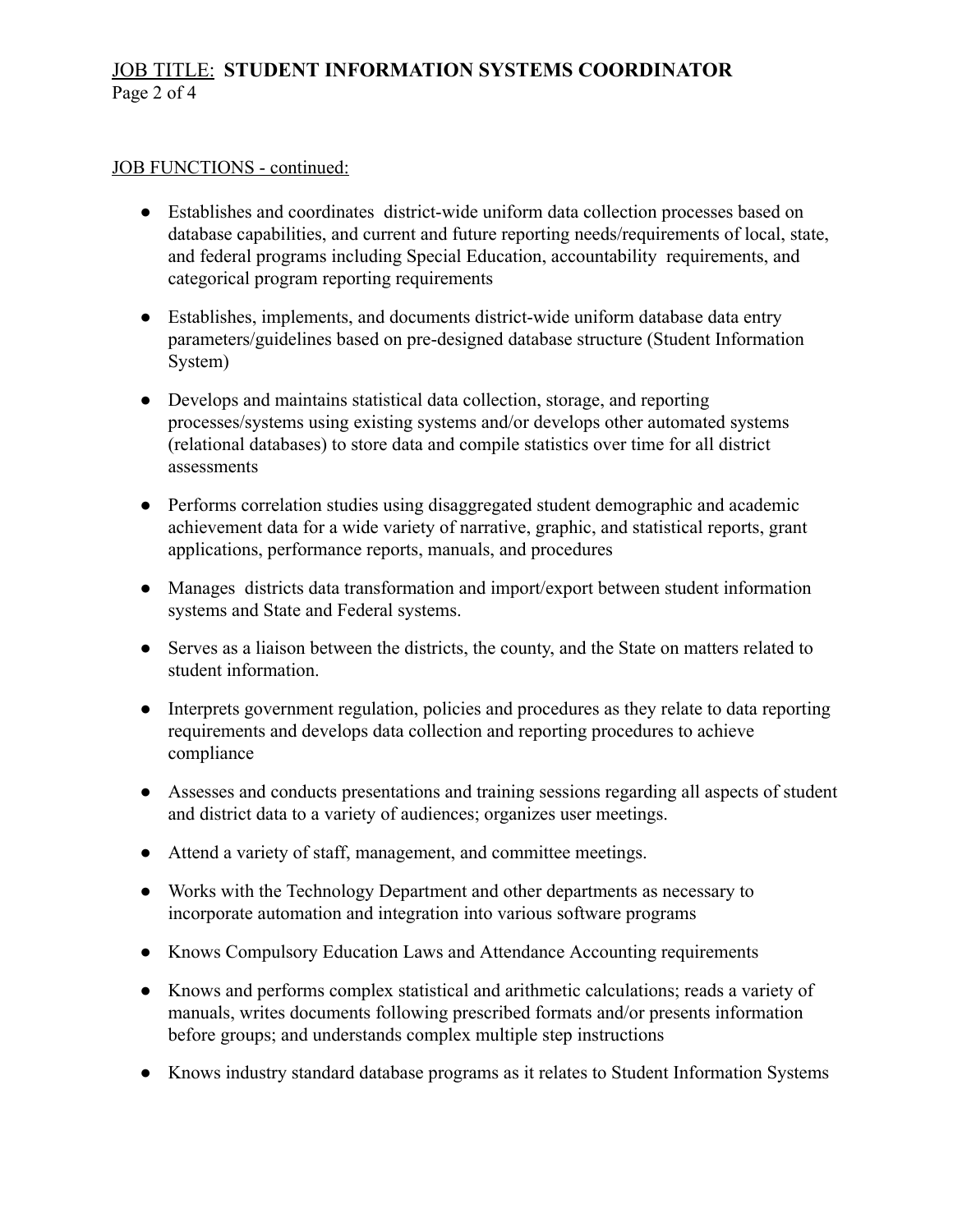# JOB TITLE: STUDENT INFORMATION SYSTEMS COORDINATOR Page 3 of 4

### JOB FUNCTIONS - continued:

- Uses correct English grammar, spelling, vocabulary and accounting terminology
- Communicates effectively, both orally and in writing
- Analyzes situations accurately and adopts an effective course of action
- Meets schedules and time lines put in place by the state, county office or the district
- Plans and organizes work for self and others
- Performs multiple technical tasks with frequent need to upgrade skills due to changing job conditions and requirements
- Establishes and maintains effective working relationships with staff, students, parents, and community members
- Performs other duties as assigned that support the overall objective of the position.

### PHYSICAL ABILITIES:

- Visual ability to read handwritten or typed documents, and the display screen of various office equipment and machines
- Able to communicate and obtain information in English
- Able to sit (for sustained period of time), stand, stoop, kneel, bend, lift up to (25 pounds), carry up to (25 pounds), and walk
- Able to climb slopes, stairs, steps, ramps and ladders
- Able to operate office machines and equipment in a safe and effective manner

### **JOB QUALIFICATIONS:**

### Education:

- Completion of at least two years (48 semester/72 quarter hours of course work) of approved college level courses in a related area
- Additional years of qualifying experience may be substituted for the required education